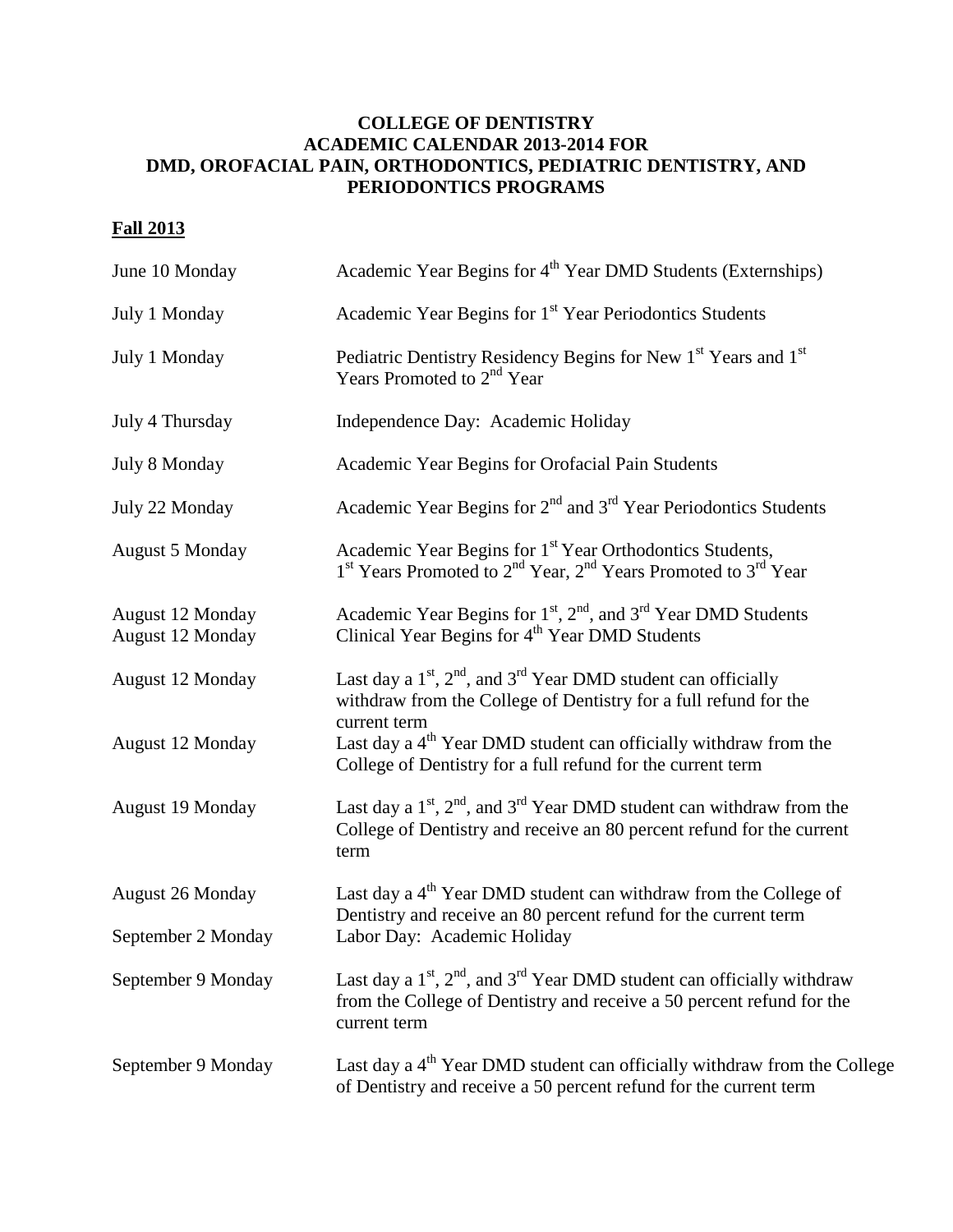| November 28, 29<br>Thursday & Friday | Thanksgiving Holidays: Academic Holidays                                                                                                 |
|--------------------------------------|------------------------------------------------------------------------------------------------------------------------------------------|
| December 16-27                       | Winter Break Begins for 2 <sup>nd</sup> Year Pediatric Dentistry Residents                                                               |
| December 20 Friday                   | Winter Break Begins After Last Class or Clinic for DMD,<br>Orthodontics, and Periodontics Students                                       |
| December 21 Saturday                 | Winter Break Begins for Orofacial Pain Students                                                                                          |
| December                             | 1 <sup>st</sup> Year Pediatric Dentistry Residents May Use Bonus Days for<br>Winter Break if Clinic is Covered Adequately                |
| <b>Spring 2014</b>                   |                                                                                                                                          |
| January 6 Monday                     | Classes/Clinics Resume for All Students/Residents: DMD,<br>Orofacial Pain, Pediatric Dentistry, Orthodontics, and Periodontics           |
| January 6 Monday                     | Last day a DMD student can officially withdraw from the<br>College of Dentistry and receive full refund for the current term             |
| January 10 Friday                    | Last day a DMD student can officially withdraw from the<br>College of Dentistry and receive an 80 percent refund for the<br>current term |
| January 20, Monday                   | Martin Luther King, Jr. Birthday Observed: Academic Holiday                                                                              |
| January 31, Friday                   | Last day a DMD student can officially withdraw from the<br>College of Dentistry and receive a 50 percent refund for the current<br>term  |
| March 31 – April 4                   | Spring Break for DMD, Orthodontics, and Periodontics Students                                                                            |
| April $23 - 26$                      | Spring Break for Orofacial Pain Students (National Conference)                                                                           |
| May 9 Friday                         | Academic Year Ends for Graduating DMD Students                                                                                           |
| May 11 Sunday                        | <b>University Commencement</b><br>College of Dentistry Hooding Ceremony                                                                  |
| May 26 Monday                        | Memorial Day: Academic Holiday                                                                                                           |
| May 30 Friday                        | Academic Year Ends for 3 <sup>rd</sup> Year Graduating Orthodontics<br><b>Students</b>                                                   |
| June 13 Friday                       | Academic Year Ends for 3 <sup>rd</sup> Year DMD Students                                                                                 |